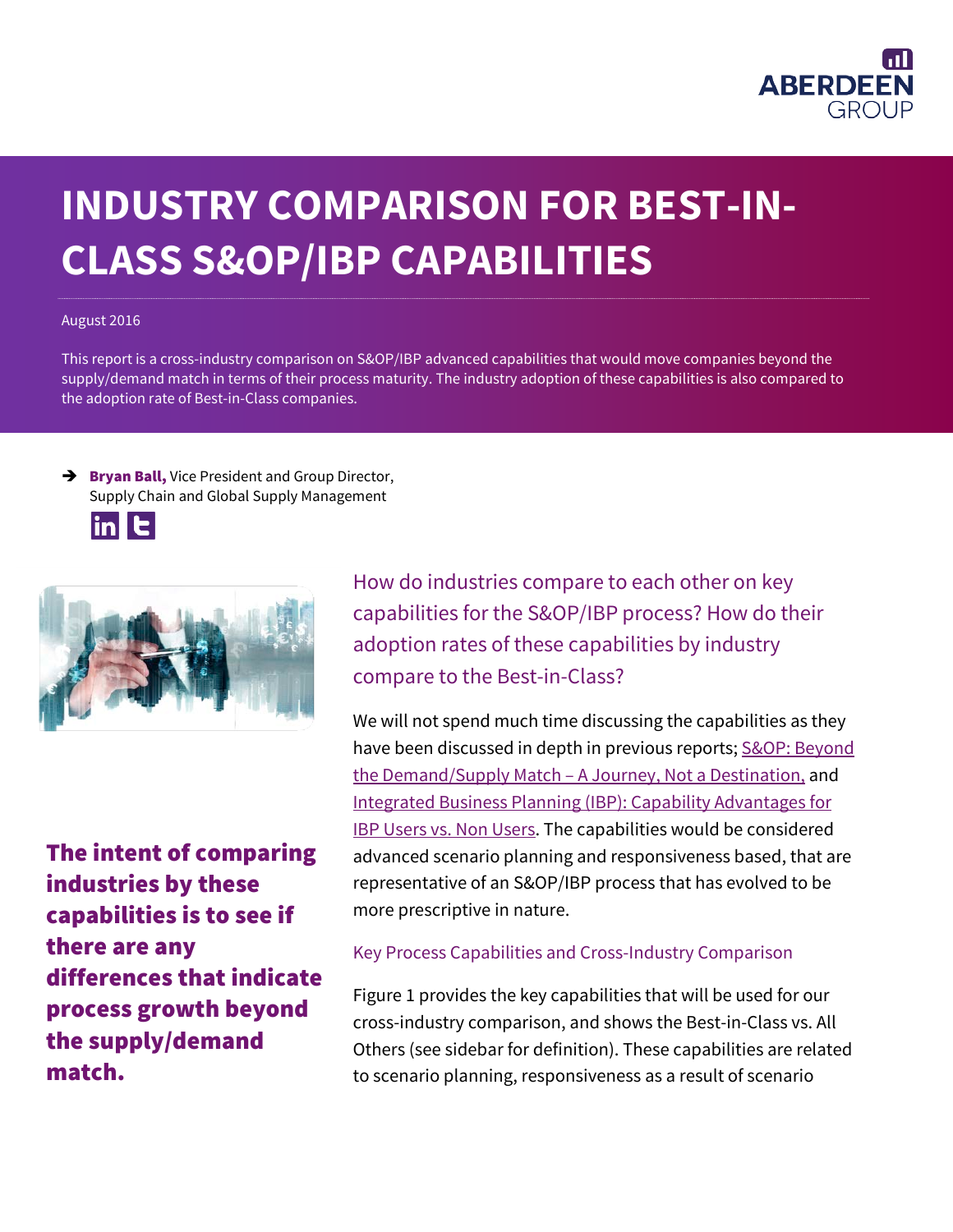planning, and the integration of financial planning and budgeting with the S&OP/IBP process.

## **Figure 1: Best-in-Class Performance**



Systems enable feedback 'to and from' S&OP process to the financial planning and budgeting process

Ability to create upside and downside opportunity plus risk assessment scenarios to analyze S&OP

Ability to create downside risk modeling and assessment scenarios to analyze S&OP plan



## Table 1, on the following page, provides the cross-industry comparison by key process capabilities identified in Figure 1. The data is the sum of *all* respondents by industry (including the Best-in-Class for the industry), and therefore show less adoption by capability than the Best-in-Class. For reference purposes, the Best-in-Class percentages are shown in the second column to the left of the industry groups and are ranked by most widely adopted to the least adopted.

# Best-in-Class S&OP Maturity Matrix

# • Customer service level

- o Best-in-Class 93.7%<br>o All Others 85.3% o All Others
- *Cash-to-Cash Cycle - Days* o Best-in-Class 44 Days o All Others 65 Days
- *Average forecast accuracy at the product family level* o Best-in-Class 81.5% o All Others 63.0%
- Gross margin improvement o Best-in-Class 2.7% o All Others 1.3%

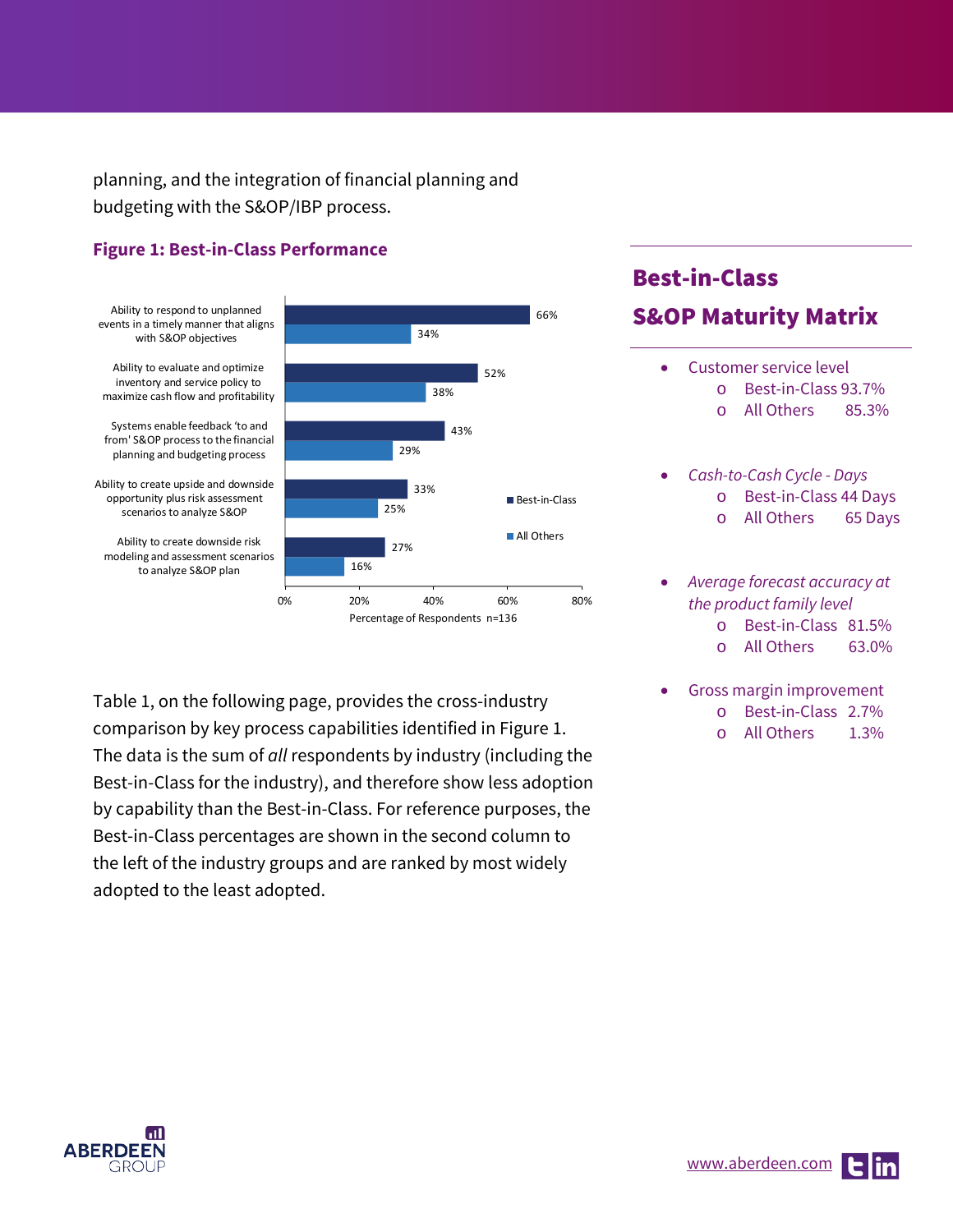## **Table 1: Cross-Industry Comparison for Key Capabilities**

| Key S&OP/IBP Capability                         | Best-        | Trans | Cons | <b>Proc</b> | Hi          | Ind  | Food | Ind   | Whsl   |
|-------------------------------------------------|--------------|-------|------|-------------|-------------|------|------|-------|--------|
|                                                 | in-          | Equip | Good | Chem        | <b>Tech</b> | Prod | &    | Equip | Retail |
|                                                 | <b>Class</b> |       |      |             |             |      | Bev  |       |        |
| Ability to respond to unplanned events in a     | 66%          | 42%   | 42%  | 50%         | 29%         | 53%  | 46%  | 50%   | 32%    |
| timely manner that aligns with S&OP objectives  |              |       |      |             |             |      |      |       |        |
| Ability to evaluate and optimize inventory and  | 52%          | 23%   | 45%  | 53%         | 47%         | 41%  | 32%  | 50%   | 60%    |
| service policy to maximize cash flow and        |              |       |      |             |             |      |      |       |        |
| profitability                                   |              |       |      |             |             |      |      |       |        |
| Systems enable feedback to and from S&OP        | 43%          | 8%    | 32%  | 36%         | 31%         | 22%  | 26%  | 23%   | 30%    |
| process to the financial planning and budgeting |              |       |      |             |             |      |      |       |        |
| process                                         |              |       |      |             |             |      |      |       |        |
| Ability to create upside and downside           | 33%          | 15%   | 17%  | 40%         | 18%         | 13%  | 17%  | 25%   | 5%     |
| opportunity assessment scenarios to analyze     |              |       |      |             |             |      |      |       |        |
| S&OP                                            |              |       |      |             |             |      |      |       |        |
| Ability to create downside risk modeling and    | 27%          | 8%    | 11%  | 16%         | 18%         | 6%   | 14%  | 17%   | $0\%$  |
| assessment scenarios to analyze S&OP plan       |              |       |      |             |             |      |      |       |        |

# Industry Abbreviations Definitions Key:

- *Trans Equip* Transportation Equipment - Automotive & Aerospace
- *Cons Good* Consumer Goods
- *Proc Chem* Process and Chemical industries - Oil & Gas & Pharma
- *Hi Tech* Hi Tech & Electronics
- *Ind Prod* Industrial Products
- *Food & Bev* Food & Beverage
- *Ind Equip* Industrial Equipment
- *Whsl Retail* Wholesale and **Distribution**
- Note: service industries were not included

The capability rankings for each industry is reasonably consistent with the ranking of the Best-in-Class. They may be swapped in one or two places, but in several cases, such as Industrial Products, Food and Beverage, and Industrial Equipment, they match fairly closely. Transportation Equipment and Consumer Goods each have one swap between the rankings.

The abbreviations used in the table for each industry are explained in the *Industry Abbreviations Definitions Key* sidebar.

## *Key Capability - Responding to Unplanned Events in a Timely Manner*

The norm is in the 40%-50% range with the top industries being Industrial Products at 53% and Process and Chemicals at 50%. On the low side, Hi Tech is at 29% and Wholesale/Retail is at 32%. The companies with strong scenario planning are generally more prepared to handle an unplanned event, due to the modeling they've incorporated into their normal process. That appears to be the case for Wholesale and Retail, but does not

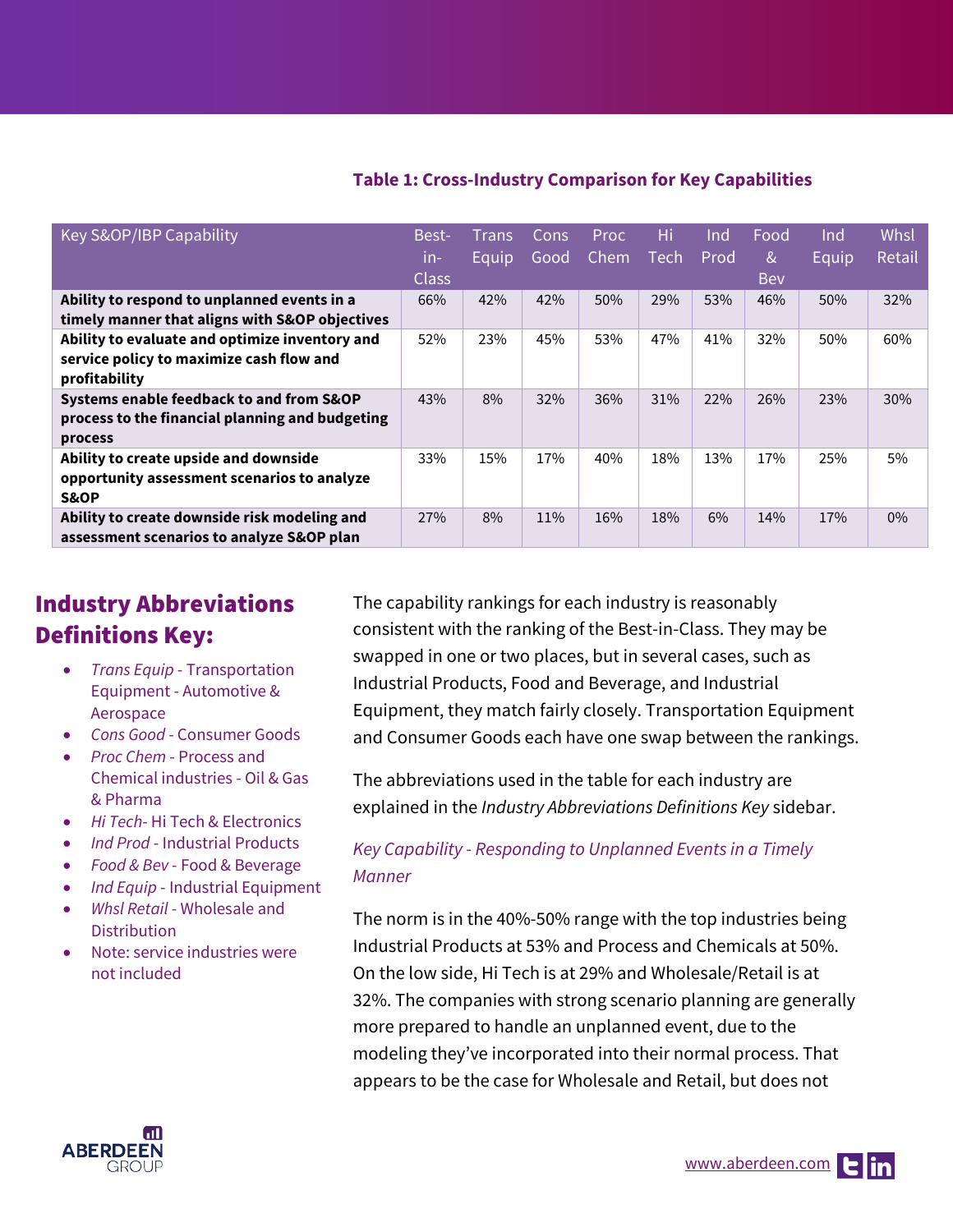completely explain Hi Tech, which is strong in risk and scenario planning, but is closer to the middle range.

## *Key Capability - Ability to Evaluate and Optimize Inventory and Service Policy to Maximize Cash Flow and Profitability*

The norm is in the 40% -50% range with the high side exception being Wholesale and Retail, who are at 60%, which is higher than the Best-in-Class. This is the core of their business to position inventory and maximize service. It may explain why the Transportation Equipment vertical is less concerned, since they may be working on "build to order" contracts and are far less sensitive to finished goods and inventory turnover compared to Retail. It does not explain Food and Beverage, which might be expected to follow Retail or Consumer Goods, but they are comparatively low at 32%. One possible explanation is that a large percentage of their business is on contract, replenishment driven, and not tied as directly to consumer orders.

## *Key Capability - Systems Enable Feedback to and from S&OP Process to the Financial Planning and Budgeting Process*

Across the board, there is less adoption on tying the financials to the S&OP/IBP process. Transportation Equipment is extremely low at 8% and would indicate that there is less apparent benefit for this vertical. If their business is more "build to order" then the profitability by order or contact may be the more common approach to getting a financial view of the business. Industrial products and industrial equipment tend to be lower here as well, for similar reasons.

Consumer Goods, Process and Chemicals, and Wholesale and Retail are the stronger players who may be working from a standard cost and plan by product groupings. The mix and gross margins associated with this type of product offering may have a stronger interest and find greater value in financial integration.



of Best-in-Class companies can respond to unplanned events in a timely manner in line with S&OP objectives.

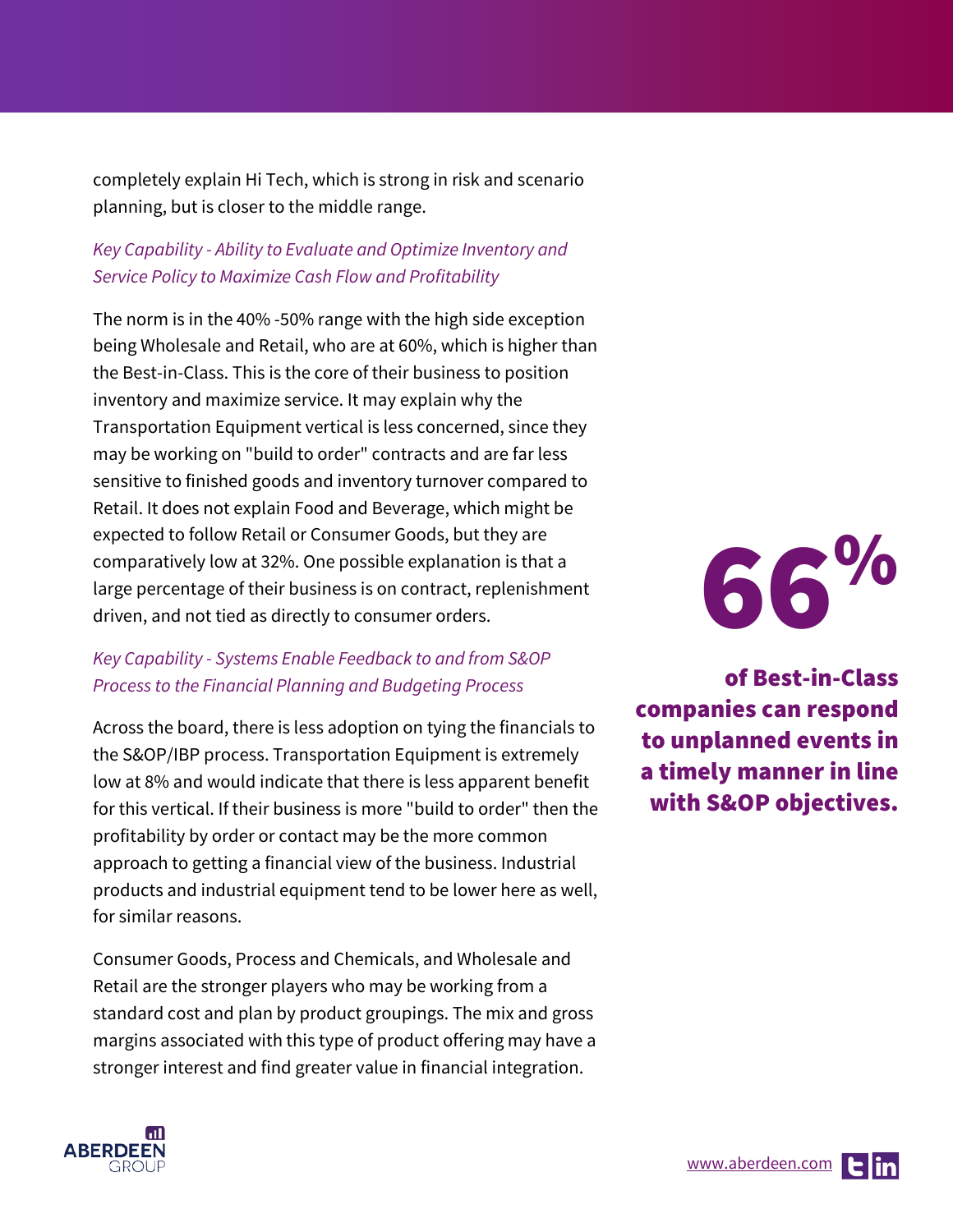## *Key Capability - Ability to Create Upside and Downside Opportunity Assessment Scenarios to Analyze S&OP*

This is the key to responding to unplanned events. Simulating upside and downside scenarios may directly model the event. The norm is in the middle teens as a percentage, but this is one area where Wholesale and Retail are very low. This may also explain why their responsiveness to unplanned events is behind the norm as well. It may also indicate a lack of system capability to pull the scenarios together in a timely manner.

## *Key Capability - Ability to Create Downside Risk Modeling and Assessment Scenarios to Analyze S&OP plan*

This is another area where scenario modeling and simulation is getting a lot of attention as a result of the natural disasters that have taken their toll on supply chains, creating disruptions for entire industries, particularly those dependent on manufacturing and international sourcing. Hi-Tech companies, who commonly have global supply chains, are strong leaders in risk modeling, putting them at the top of the list as some of the hardest hit in their supplier ranks from natural disasters.

Retail is at 0% which adds to the concern over their capabilities. However, they are not concerned with manufacturing, but rather sourcing from multiple suppliers, so their risk may already be distributed to some degree. Other leaders are Food and Beverage and Industrial Equipment. Transportation Equipment is not strong in this area at 8% with an industry norm in the teens.

### Summary and Key Takeaways

There is some consistency across industries when looking at the average, but the Transportation Equipment and Wholesale and Retail verticals appear to lag behind the average as far as adoption of the S&OP/IBP processes. In general, Process and Chemical tends to be higher on the list than most. Hi Tech is a leader in the area of risk management. There is a rough